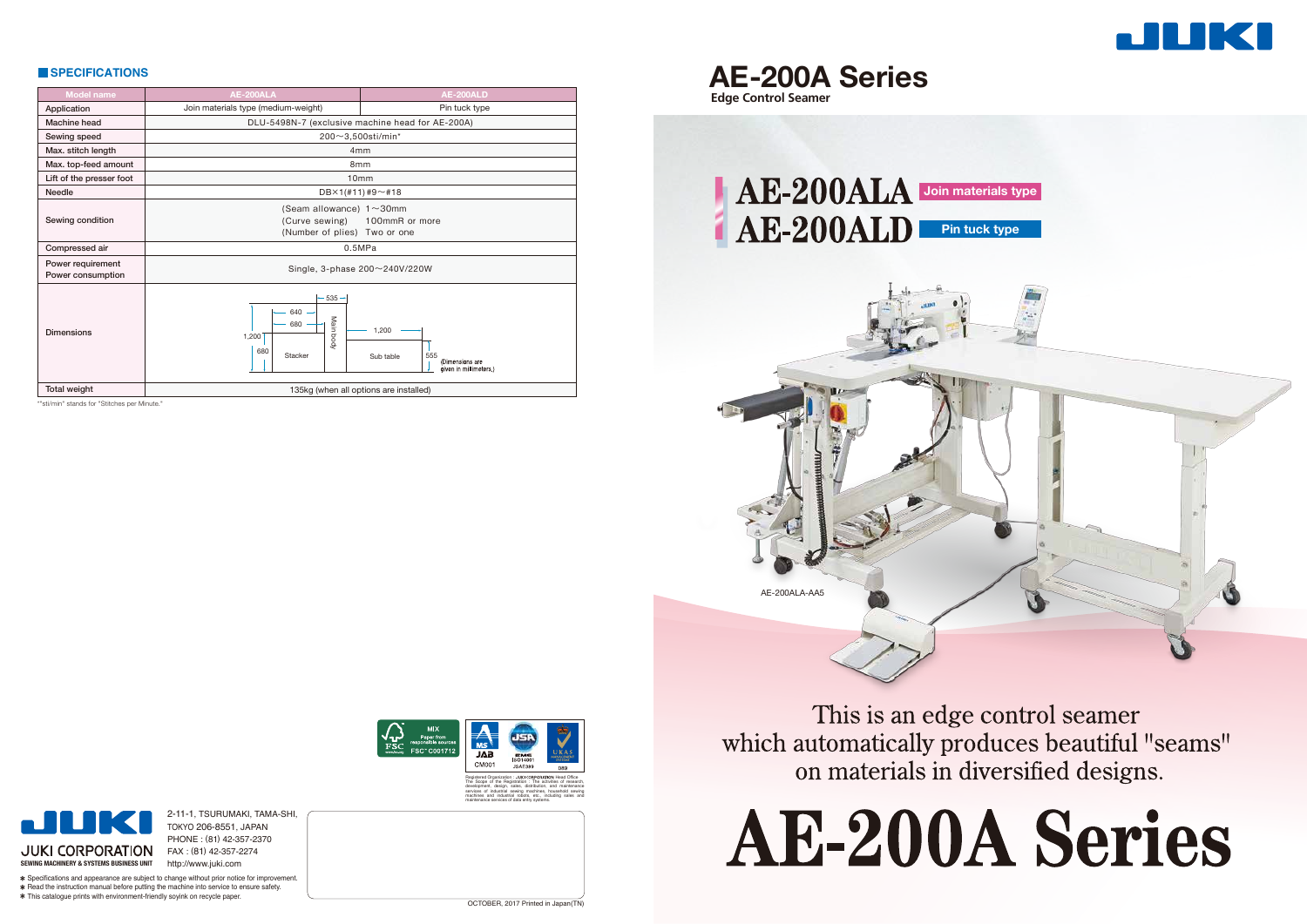The sewing machine is applicable to the sewing of materials with different curves and different-in-kind materials.

With JUKI's unique material end control technique, the sewing machine joins materials with delicate and high-quality seams.



The AE-200A edge control seamer is now launched. The machine is configured with JUKI's unique sensor and manipulator-control mechanisms allowing inexperienced operators to join materials with different curves with great finesses matching the finished seam quality of highly skilled operators. Sewing specifications can be quickly and accurately adjusted via touch panel to meet the requirement of various design changes and which helps operators join materials nimbly and skillfully while enhancing productivity even in

It is necessary for the joining of materials with beautiful textures added to carry out sewing of the materials and aligning their ends with notches simultaneously. The AE-200A allows, through by its unique techniques, inexperienced operators to perform this difficult and skill-requiring process simply by placing the materials on the sewing machine. The sewing machine enables control of shirring and stretching of materials on a section-by-section basis by dividing the sewing length into ten different sections at the maximum. As a result, high-quality and consistent joining of materials is enabled even if the materials have complicated curves.

\* "Active pressure" (AP) is a JUKI unique new function that controls the pressures of the upper and lower manipulators separately according to the material and sewing specifications. (The manipulator pressures can be controlled in 10 different sections in one pattern.)



The manipulator is a JUKI unique device which enables accurate joining of materials by active pressure and rotation of the rollers.

**Join materials type**

# High-quality joining of materials





# AE-200ALD Pin tuck type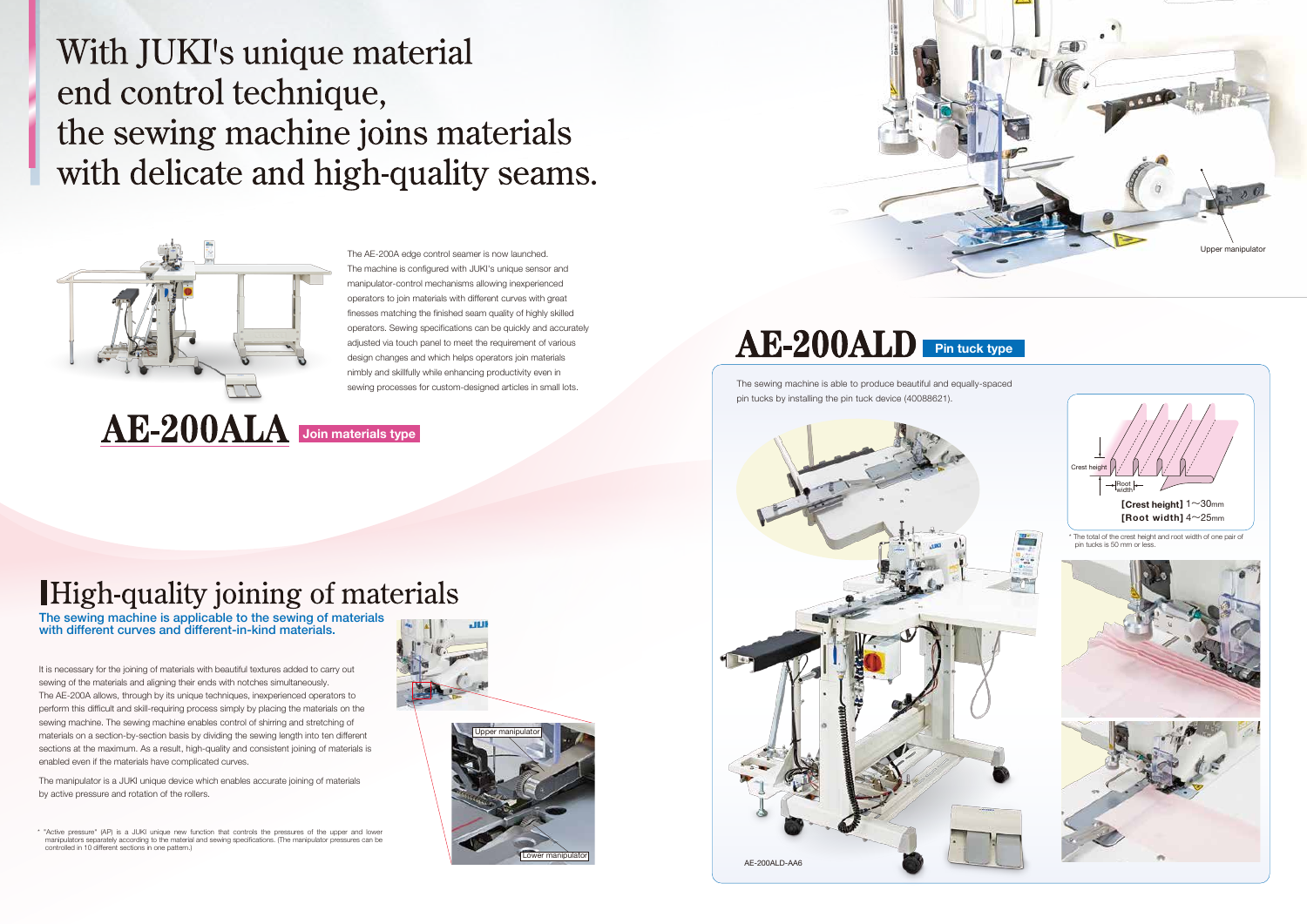



**Sewing data can be input and programmed with ease on the operation panel.**

### **The number of pieces of sewing data that can be stored in its memory is 99 at the maximum.**

## Simple operation of the operation panel

| Men's wear<br>Ladies' wear | Runstitch sleeve, Attach facing, Join princess line seam, Join center back seam,<br>Join center back lining seam, Attach side body, Runstitch sleeve lining, Join sideseam |
|----------------------------|----------------------------------------------------------------------------------------------------------------------------------------------------------------------------|
| Coat                       | Runstitch raglan sleeve, Runstitch sleeve lining, Attach facing                                                                                                            |
| <b>Bottom</b>              | Join inseam, Join sideseam, Join design seam of skirt panel                                                                                                                |
| <b>Other</b>               | Runstitch hood, etc.                                                                                                                                                       |

### **Cycle sewing**

Setting and selection of all sewing data can be done on the operation panel. Data items are displayed in easy-to-understand pictographs on the LCD. As many as 99 different patterns of sewing data can be stored in its memory. One sewing pattern can be divided into 10 sections. For the respective sections, the number of stitches, top and bottom differential feed, and upper and lower manipulator pressures can be numerically input.

### Standard devices and mechanisms for improved workability

#### **Air-blow table**

#### **<Example of introduction>**

The sewing machine is provided as standard with an air blower which helps feed the material, thereby improving workability.



### **Bobbin winder**

The start/pause switch is provided close at hand as standard. The switch is located near the position where the operator places the materials on the sewing machine, allowing the operator to carry out sewing in a responsive manner.

In order to improve the workability at bobbin thread changing, the bobbin winder is placed on the top of the main motor cover.



### **TBD system\***

A timing belt drive system has been adopted for the AE-200A. This system allows the sewing machine to start sewing with no loss of the driving force.

\*TBD stands for Timing Belt Drive.



When comparing the length of time required to sew front-cloth sleeve arm top of ladies jackets by using the AE-200A with that by using a general lockstitch machine, the former requires only half the time required by the latter.

| Sewing and sewing conditions<br>Seam |                                                 |  |  |  |
|--------------------------------------|-------------------------------------------------|--|--|--|
| Item                                 | Ladies' jacket (plain)                          |  |  |  |
| Process                              | Join outer outside sleeve seam (left and right) |  |  |  |
| Sewing dimention                     | Approx. 500 mm                                  |  |  |  |
| Needle                               | DBX1 #11                                        |  |  |  |
| Thread                               | Tetron #50                                      |  |  |  |
| Sensor type                          | Upper 4mm / Lower 2mm                           |  |  |  |
| Material guide                       | Upper 4mm / Lower 2mm                           |  |  |  |
| Seam allowance                       | 10 <sub>mm</sub>                                |  |  |  |
| Stitch pitch                         | 2.5mm (bottom-feed)                             |  |  |  |
| Sewing speed                         | 2.800sti/min                                    |  |  |  |



### **Net processing time**





#### **Handy switch**

**60**

**JUKI** 





### **Work efficiency is substantially increased.**

The sewing machine is able to continuously carry out different processes such as joining the sides of right and left garment bodies and sewing the center of the back by means of the cycle function.

As many as 15 patterns can be carried out in one cycle and as many as 20 cycles can be stored in its memory.





# Applications **Productivity** is substantially increased.

\* The processing time differs with sewing conditions.



**The sewing machine is applicable to many different processes such as sewing the center of the back and joining the sides of garment bodies of men's and ladies jackets and ladies skirts.**

**The operator is only required to place materials on the sewing machine. The sewing machine automatically and continuously sews the materials while aligning the materials' ends until the sewing end is reached.**